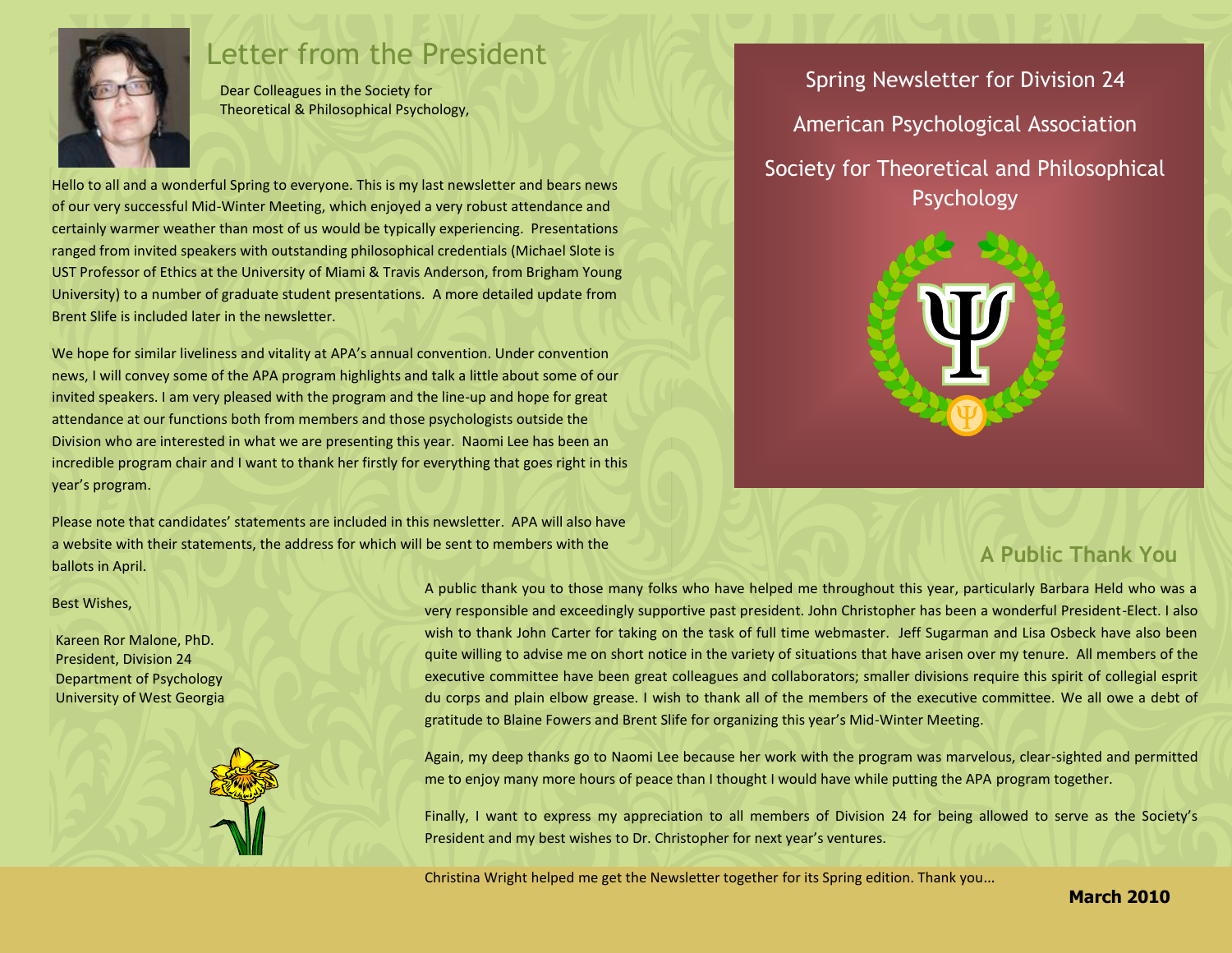# Awards: Recipients Will Be Recognized at APA in San Diego

#### *Award for Distinguished Theoretical and Philosophical Contributions to Psychology*

This is the Society's highest award, and recognizes one of its members each year for lifetime scholarly achievement. This year it is presented to **Rom Harré**, in recognition of an extraordinary range of thought about philosophy, science, psychology, and human interaction that has confronted the orthodoxy in philosophy of science and social psychology. Professor Harré's work has pushed the boundaries of our thinking about people and societies. It has influenced scholars in psychology, philosophy, linguistics, cognitive science, and social theory and has made Harré' a leading figure in the philosophy of science as well as a primary contributor to the development of a discursive approach to psychology. He has also been dedicated to mentoring the future of our field, assisting innumerable individuals in their doctoral education.

#### *Distinguished Service Award*

This award is intended to recognize substantial contributions to the division that further the goals of theoretical and philosophical psychology. This year it is presented to **Thomas Teo** for his many long hours of service as the journal Editor. Teo has been pivotal in the journal's transition to an APA published journal. He is also commended for his untiring efforts to forward the journal's place in the community of scholars that share our interests.

#### *Sigmund Koch Award for Early Career Contribution to Psychology*

This award is presented to an excellent young psychologist each year who is within ten years of the Ph.D. degree and has made promising contributions to theoretical or philosophical psychology. This year it is presented to **Sarah Hickinbottom**. Her recent book, *Persons: Understanding self and agency,* co-authored with Jack Martin and Jeff Sugarman, and her articles and presentations show a lively and promising career. We wish the best for her and for her future.

#### *Theodore Sarbin Award*

This award honors a specific body of work by an individual psychologist that demonstrates notable achievement in one or more of the fields to which Theodore Sarbin has contributed, including narrative psychology, contextualist theory, social psychological theories of hypnosis, and other innovative theoretical work that is "critical" in the broad sense of the term. This year it is presented to **Mark Freeman**, in recognition of the transformative theoretical contributions he has made to the psychological study of narrative, memory, and the self. Professor Freeman is the rare psychologist whose work is exceptional in its capacity to blend the personal and theoretical, often in emotionally moving ways, and to weave together issues from the fields of psychology, literature, philosophy, and history.

Thanks to the following members of the Sarbin Award committee: Donald Pokinghorne, Dan McAdams and Kenneth Gergen.



## Announcements

Please, if you are able donate to the Student Professional Development fund, mail a check to Amy Fischer Smith, Department of Psychology, University of Dallas, 1845 E. Northgate Drive, Irving, Texas 75062-4736. You can help the proverbial poor graduate student attend APA and present his or her work to scholars in the field.

Hank Stam is Fellows Chair, and I really appreciate his willingness to serve in that capacity.

A reminder that the deadline for nominations and self nominations for the 2010 Gittler Award (administered by the APA) is June 1, 2010. Please see the APF link on the APA website for more information, including how to submit (self) nominations: <http://www.apa.org/apf/funding/gittler.aspx>

Student paper competition: Division 24 recognizes the best student paper presented at APA. Students who have been contacted by Naomi Lee, please submit your paper to Dr. Lee via e-mail at [naomilee1@gmail.com](mailto:naomilee1@gmail.com) **by May 15th, 2010.** The paper must be single-authored and not exceed 30 doublespaced pages with 12-point font, including the reference section.

As a reminder, we will be voting on these two issues at the San Diego Business meeting. We announced these proposed changes in the Fall Newsletter: moving to electronic voting and changing from "professional" to "scholarly" affiliate as a membership category.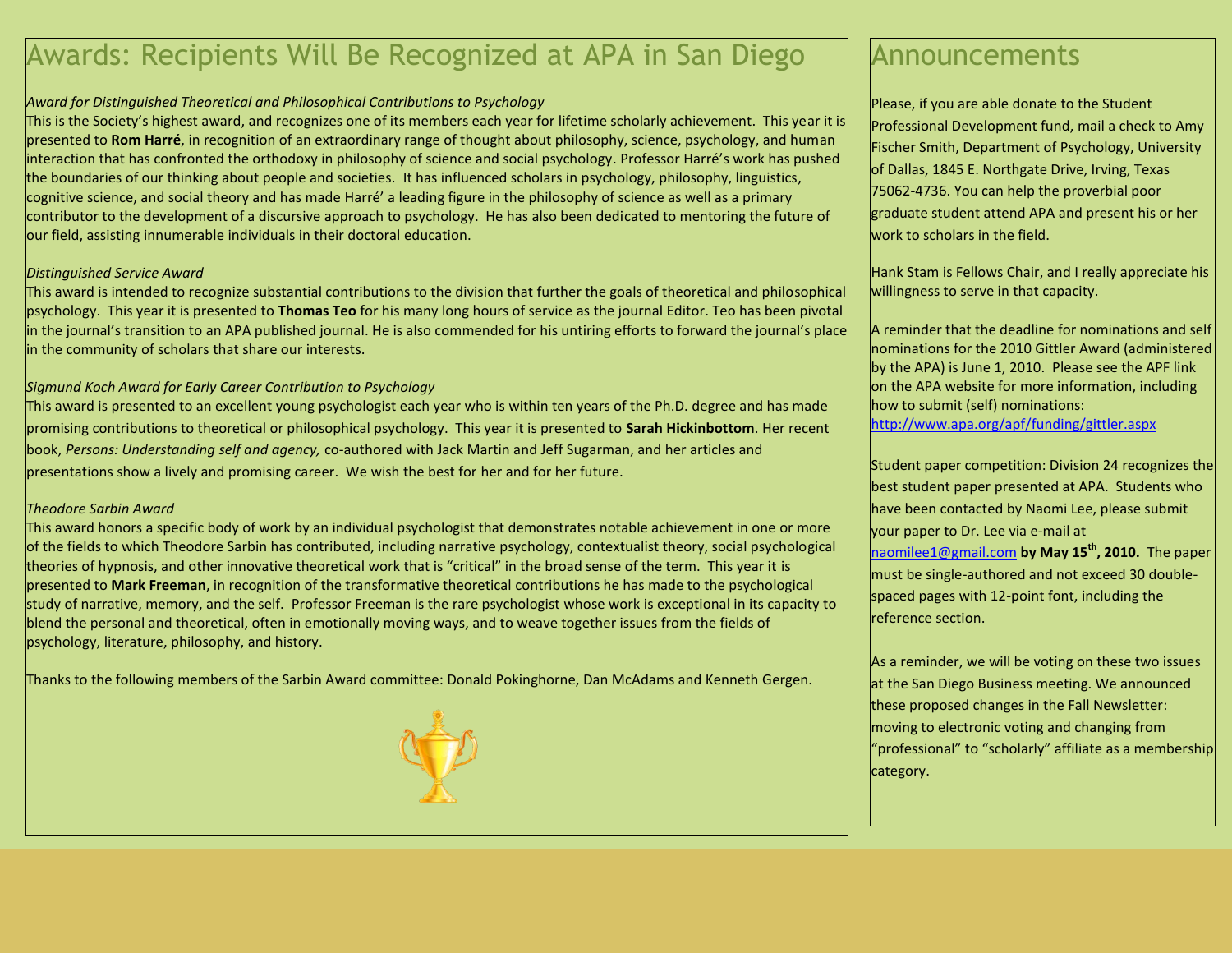# 2010 Convention, San Diego, August 12-15

We hope our program this year will be one in which we discuss our theoretical differences and create new bridges between us as well as introduce more theoretical reflection into the issue of Diversity as it is usually understood within Psychology itself. I think that our invited speakers will attract members from Divisions 6, 26, 44, 32, 35 & 39 as well as appeal to members of our own Division. We are sharing a social hour with Divisions 1 & 26; both have been gracious co-sponsors of this event and delightful to work with. We have an excellent symposium on various perspectives with our Division regarding the limits and scope of Critical Thinking within Psychology. The symposium is chaired by Thomas Teo and involves a range of well known figures in our Society. We have a similar theoretical moment of diversity with a discussion of Ken Gergen's text, *Relational Being*, chaired by Brent Slife. We have a symposium on Persian Psychology and other symposia and papers directly addressing the issue of Diversity. There are also other excellent symposia on relevant issues such as values, psychological constructs, mood, and depth psychology. These symposia will appeal to those within the Society and are relevant to the future of the discipline. The scheduled time for the social hour fête is Saturday from 5:00 - 6:50 pm after the Business meeting. I would also like to encourage all Division members to also attend our excellent poster sessions. Although admittedly a conceptual feat in many respects, a poster for Division 24 allows for a keen discussion with the presenter and perhaps more dialogue than even a paper presentation. **Please join us.** 

#### *We are also very excited about our invited addresses!*

#### Shared Session: "Subject of Psychosis: A Lacanian Perspective" Stijn Vanheule, PhD, Thursday, August 12, 12:00PM

Lacan's psychoanalytic theory subverts a number of commonly accepted assumptions about psychosis, which to the present day form the basis of much of the clinical research in this area. Instead he focuses on the nature of psychotic subjectivity. Lacan believed that psychotic experiences are marked by a certain structure. Hence, for him it is the subject who is constituted through these experiences that is really at stake.

Shared Session: "Phenomenological Movements, Turns, and Returns: Implications for Psychology" Frederick J. Wertz, PhD, Thursday, August 12, 12:00PM Wertz will explicate how phenomenology is a method and an approach rather than a body of knowledge claims, let alone a dogma; He reviews phenomenology in its many turns, in keeping with different knowledge interests and subject matters, while noting how it maintains certain fundamental characteristics that he suggests should continue to play a central role in psychology.

#### "Psychoneurology: A Science for the Third Millennium" Rom Harre, PhD, Friday, August  $13<sup>th</sup>$ , 11:00AM

Two areas of psychology seem to be flourishing in the third millennium, neuropsychology and discursive/ cultural psychology. At first glance they seem to be incompatible – the one based on a causal metaphysics and the other on an ontology of meanings. However, there are ways in which they can be coordinated into a hybrid science, that is nonreductive and by preserving the key concept of `person' avoids the mereological fallacy – ascribing to parts of people attributes that are meaningful only as ascribed to people. The metapsychology outlined in this discussion uses the same grammatical analyses it is advocating for the study of psychological phenomena to analyse the phenomenon of scientific psychology itself'.

#### "Social Identities and the Question of Realism" Linda Alcoff, PhD, Saturday, August  $14^{\text{th}}$ , 11:00AM

Social identities—such as race, ethnicity, gender, sexuality, or disability--- are rarely viewed today as natural phenomena. More often they are viewed as the result of politically motivated discourses and histories of oppression. This paper argues that social identities are more real than some of the anti-naturalist arguments presume, but this does not make them immune to alteration. However, the dream of total elimination, entertained by some cosmopolitanists, is probably unreasonable. And this is because social identity categories that take root, that are given legitimacy by the self-ascriptions of masses of people, largely do so because of their ability to explain important features of one's material social environment, and because they represent distinctive systems of selective perception and meaning-making through which groups tend to organize both their social and epistemic practices. We need to understand social identities in relation to the formation of subjectivity and not simply in relation to the discourses developed by either colonial or nationalist, imperial or grassroots elements. This will help to make normative plans for the future of identity more realistic.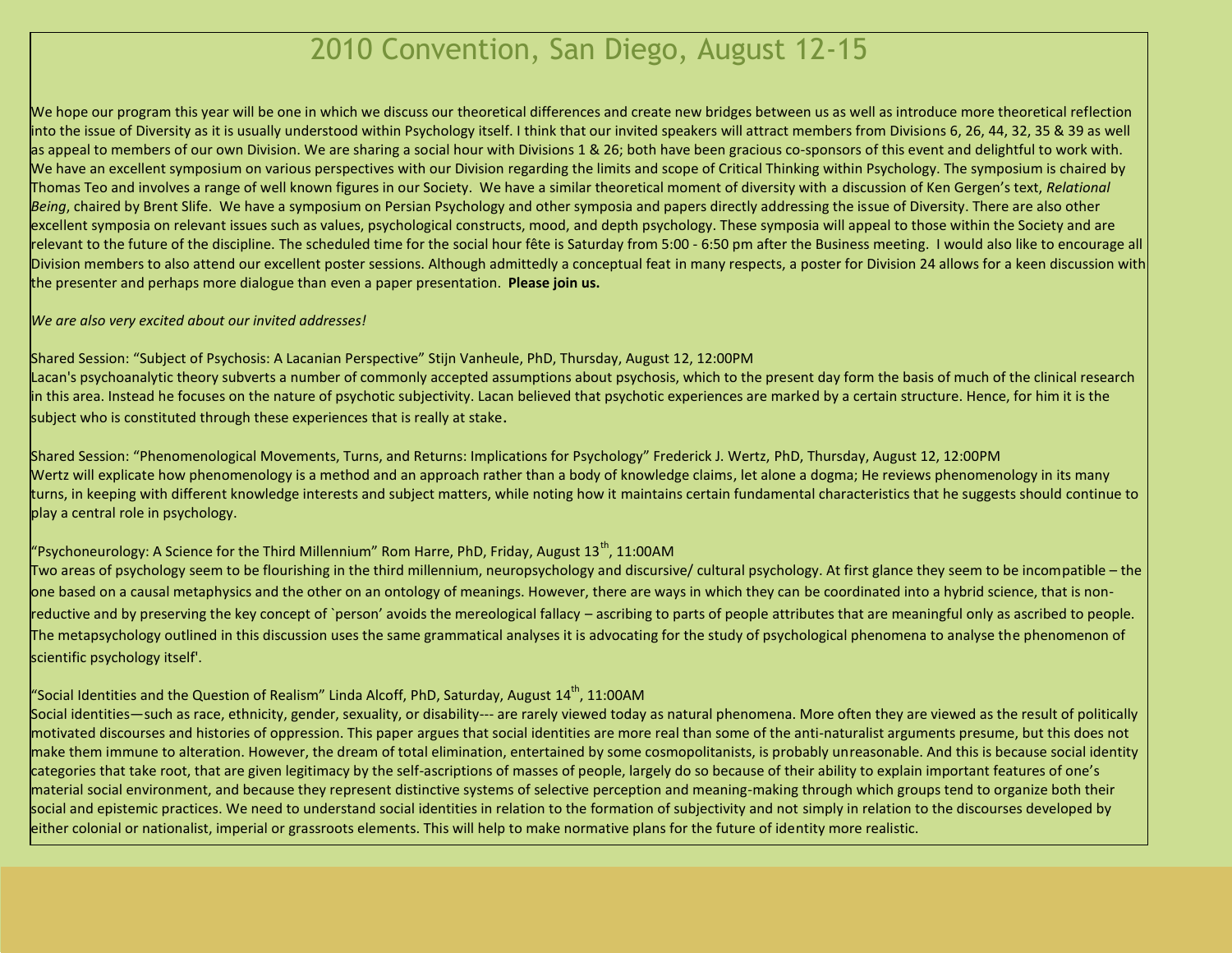# Webmaster Report

#### (Submitted by John Carter, edited by KRM):

We are moving forward with completely redesigning and updating our website! The University of West Georgia IT Department has agreed to help with the initial layout and programming. The design and format of this new site is due to the ongoing ideas and diligent efforts of the Website Redesign Subcommittee. Our redesign effort is structured around 4 central objectives: 1)Improved aesthetic appeal, 2) More interactive and dynamic, 3) Inviting to students, 4) Added value for members. As we move forward, please let me know if you spot something that needs to be fixed or updated ...

## List of Candidates:

**PRESIDENT-ELECT: James Lamiell, Ph.D. & Mark Bickhard, Ph.D.**

**MEMBER-AT-LARGE: Kathleen Slaney, Ph.D. & David Goodman, Ph.D.**

**DIVISION REPRESENTATIVE TO APA COUNCIL: Frank Richardson, Ph.D. & Lisa Osbeck, Ph.D.** 

Please see candidates statements attached below! And do vote…



Downtown San Diego

# Mid-Winter Meeting Report

(Submitted by Brent Slife, edited by KRM).

**See you in San Diego! Again thanks to everyone for their support over this past year.**

I was quite pleased with the Mid-winter meeting of the Society of Theoretical and Philosophical Psychology. It was very well attended, with the number of registrants almost doubling our first mid-winter meeting. Perhaps more importantly in my view, we had a larger proportion of students. I was especially happy that so many students presented papers and even symposia; they received vital experience and feedback from generous and yet straight-shooting audiences.

Also we balanced our financial books. We owe a great debt of thanks to Blaine Fowers for his skill in picking the location and managing the countless details. Blaine and I are not pros at organizing and coordinating academic conferences. Nevertheless, we managed to overcome any oversights as deftly as possible with a tight budget. We missed the Society's long-time friend, Charles Guignon, due to illness, but I heard many positive comments about Travis Anderson and Michael Slote. Their addresses involved cutting edge, but surprisingly accessible philosophical treatises. The execution of the conference was not perfect, but it seemed to have a wonderful spirit about it. I believe it went well and provided an important forum for significant intellectual exchange.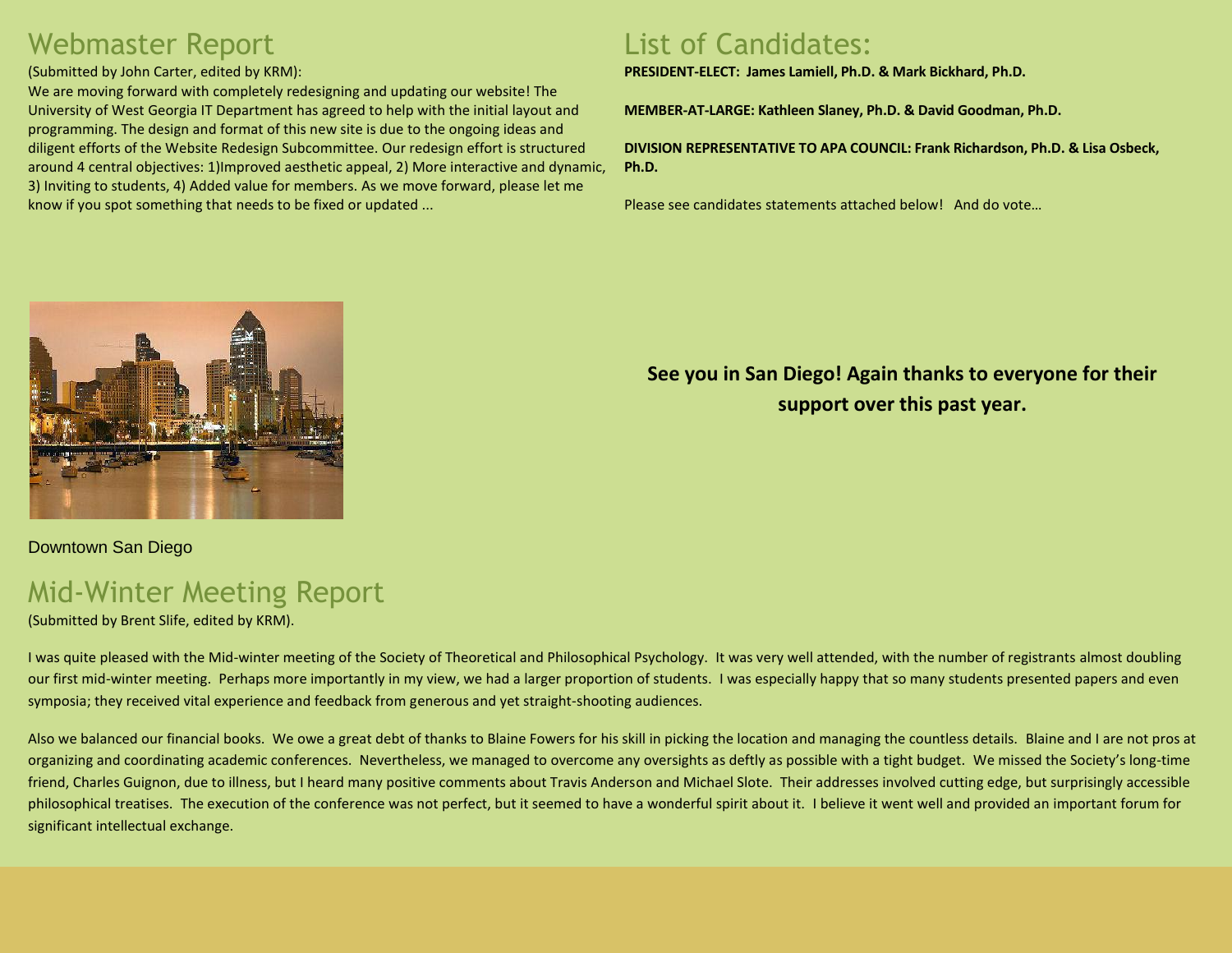# Candidate Statements

### For President Elect

#### Mark Bickhard

My graduate training focused on research methodology and clinical psychology, but, starting at least with (actually, before) a theoretical dissertation, my career has been focused in theoretical and philosophical domains for over forty years — and I have been arguing for the centrality of work in such domains for at least that long. A primary interest has been in models of the ontology of psychological phenomena, such as representation and cognition, learning, emotions, reflexive consciousness, language, and so on; I have published well over a hundred books, chapters, and articles attempting to address such phenomena. This work has generated an integrating model and modeling perspective called Interactivism. A current project is a book with the tentative title of *The Whole Person*: the draft is now over 900 pages and growing (people are complex!). Last year *Synthese* published an invited special issue on Interactivism, and another for *Axiomathes* is in preparation. There is an invited chapter on the Interactivist model in *The Routledge Companion to Philosophy of Psychology*. I organize a biennial workshop on the model involved in this work: the Interactivist Summer Institute. We held the fifth of these in June 2009 in Vancouver. I am editor of *New Ideas in Psychology*, a journal that has been open to wide ranges of work in theoretical and philosophical psychology since the early 1980s, and my current position is as the Henry R. Luce Professor of Cognitive Robotics and the Philosophy of Knowledge at Lehigh University. http://bickhard.ws/

#### James T. Lamiell

I am currently Chair of the Department of Psychology at Georgetown University, where I have been a member of the faculty since 1982 and a full professor since 1990. I was elected Fellow of Division 24 in 1987, and have maintained my affiliation with the Division *cum* Society ever since. I served as Associate Editor of *The Journal of Theoretical and Philosophical Psychology* from 1992 to 1997, and as Consulting Editor from 1997 to 1999. From 1990-93 and then again in 1995-96 I served as the Division representative to the APA Council of Representatives. As a three-time Fulbright scholar to Germany, I have held visiting professorship at the University of Heidelberg in 1990, at the University of Leipzig in 1998, and at the University of Hamburg in 2004. While in Hamburg, I was Ernst-Cassirer Visiting Professor in the University's Philosophical Seminar. My publications over the years have had primarily to do with (a) conceptual and methodological issues in differential psychology generally and with personality psychology in particular, and with (b) the life and works of the German philosopher and psychologist William Stern (1871-1938). I believe firmly that philosophical inquiry is vital to the intellectual life of psychology, and for this reason consider Division 24 my disciplinary home. As president of the division, I would seek to further the tradition of intellectual excellence that the Society has long nurtured, and from which I myself have benefited over the years.

### For Council Representative:

#### Frank Richardson

I have served the Society for Theoretical and Philosophical and Psychology in several capacities over the last two decades, as Program chair, President, and Council Representative, and would be happy to serve as Council Rep for another term. I share the interest of many Society members is increasing conversation among members and their points of view, and in finding new ways for the Society to address problems and concerns among other divisions and sectors of APA, those they articulate and those perhaps just beginning to reach awareness.

#### Lisa Osbeck

Lisa Osbeck is an associate professor of psychology at the University of West Georgia. She holds a PhD in general psychology from Georgetown University and has been a visiting fellow in the Center for Philosophy of Science, University of Pittsburgh, and visiting research faculty in the College of Computing at the Georgia Institute of Technology. She is the recipient of the 2005 Sigmund Koch Award for Early Career Contributions to Psychology bestowed by the Society for Theoretical and Philosophical Psychology (American Psychological Association, Division 24), and is on the editorial boards of Theory and Psychology, the Journal of Theoretical and Philosophical Psychology, and the International Journal for the Psychology of Science and Technology. Research interests include philosophy of science, psychology of science, philosophy of cognition, and history of ideas.